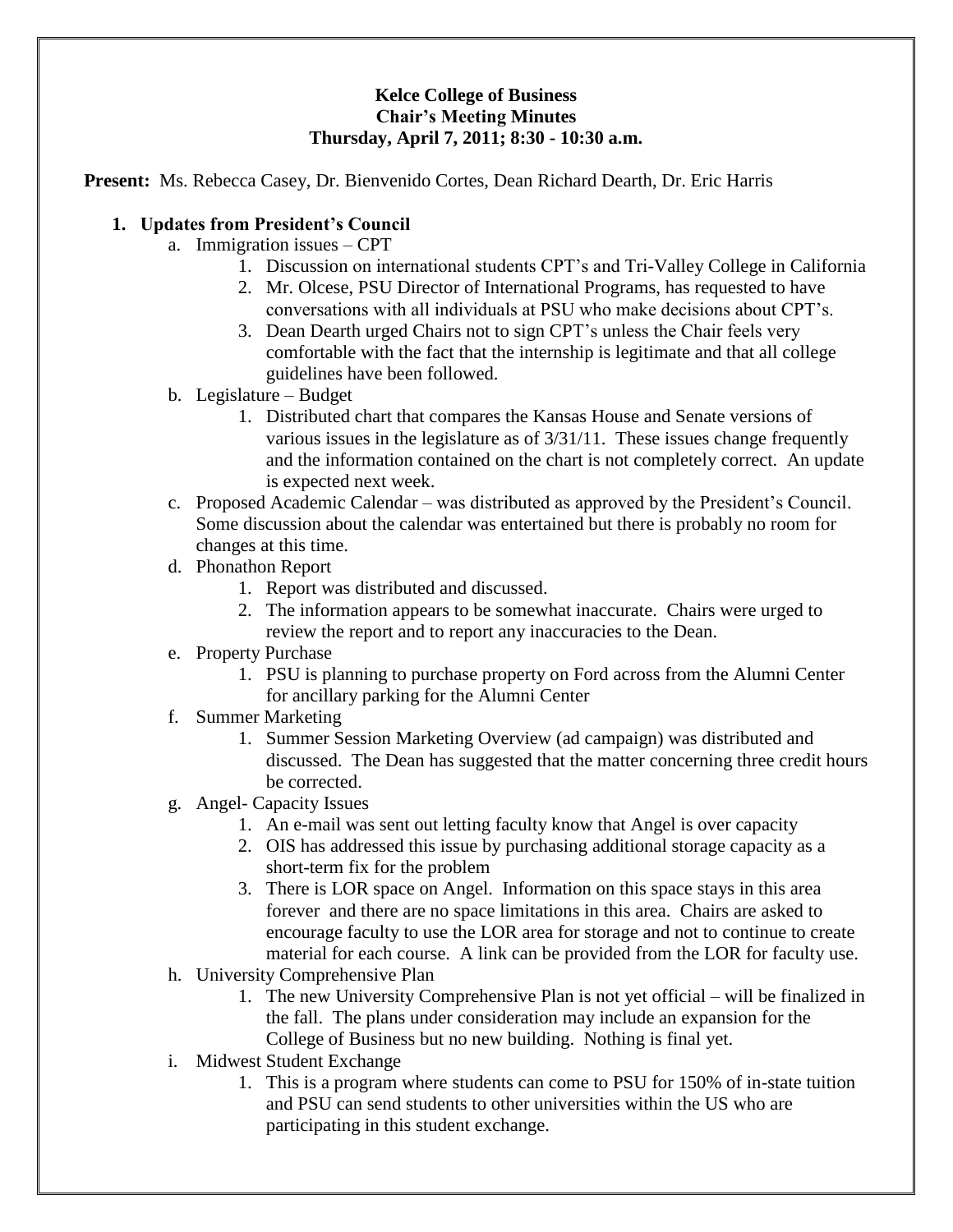2. KBOR is considering expanded participation in this program so long as it can be demonstrated that Kansas students will not be displaced. The Chair of KBOR is requesting additional information before approval.

# **2. Updates from Provost's Council**

- a. Approving substitutions in general education basic skills
	- 1. This issue has become controversial at PSU
	- 2. English, Math and Communications general education substitutions now have to be approved by those Department Chairs rather than the Deans. This is a departure from past practice.
	- 3. Also the issue of substitutions of general education courses in other areas is now in question.
	- 4. The Academic Deans have been asked to make recommendations to the Provost on this issue.
- b. Tuition Committee proposal
	- 1. Will be proposing 1 % increase in tuition and fee-based support of assessment including LiveText. The proposal will be submitted April 15.
- c. Continuing, non-tenure appointment letters
	- 1. Temporary appointments will require 1 year notice instead of 6 months notice if being terminated.
	- 2. Dean Dearth suggested Chairs review the temporary appointments in the COB and make recommendations for changes to permanent appointments (Full-Time Instructors if the Chair feels it would be appropriate. Chairs are asked to give information to the Dean to carry forward to the Provost if there is a wish to change appointments.
- d. Pending UG graduates who have not applied for Graduation
	- 1. List was distributed for information purposes. Students must apply for graduation by the deadline in order to be included in the Graduation Program.
- e. 2010-2011 Performance Appraisal of Faculty
	- 1. Breakdown was given to Chairs for informational purposes. It was noted that the College of Business tends to award a greater percentage of Exceptional rating than any other college.
- f. Fingerprint fee
	- 1. An e-mail from University Police regarding Fingerprint Services was distributed.
	- 2. There will now be a \$5 charge for this service through University Police
- g. Transfer and Articulation Task Force
	- 1. There is a state-wide task force that is working on creating a smoother transfer and articulation program between Kansas colleges/universities. Chairs should be concerned about the transfer of upper division courses to the College of Business because of AACSB accreditation issues.
- h. Dead Week Policy
	- 1. A strengthened Student Government proposal on Dead Week Policy was discussed by the Faculty Senate.
	- 2. The policy in essence provides that nothing that hasn't been assigned ahead of time should be allowed unless it is a project or presentation that is due that week in lieu of the final exam. This policy will be further discussed by the faculty senate.
- i. Information about Discussions at the Departmental Level with PreK and K-12 about preparedness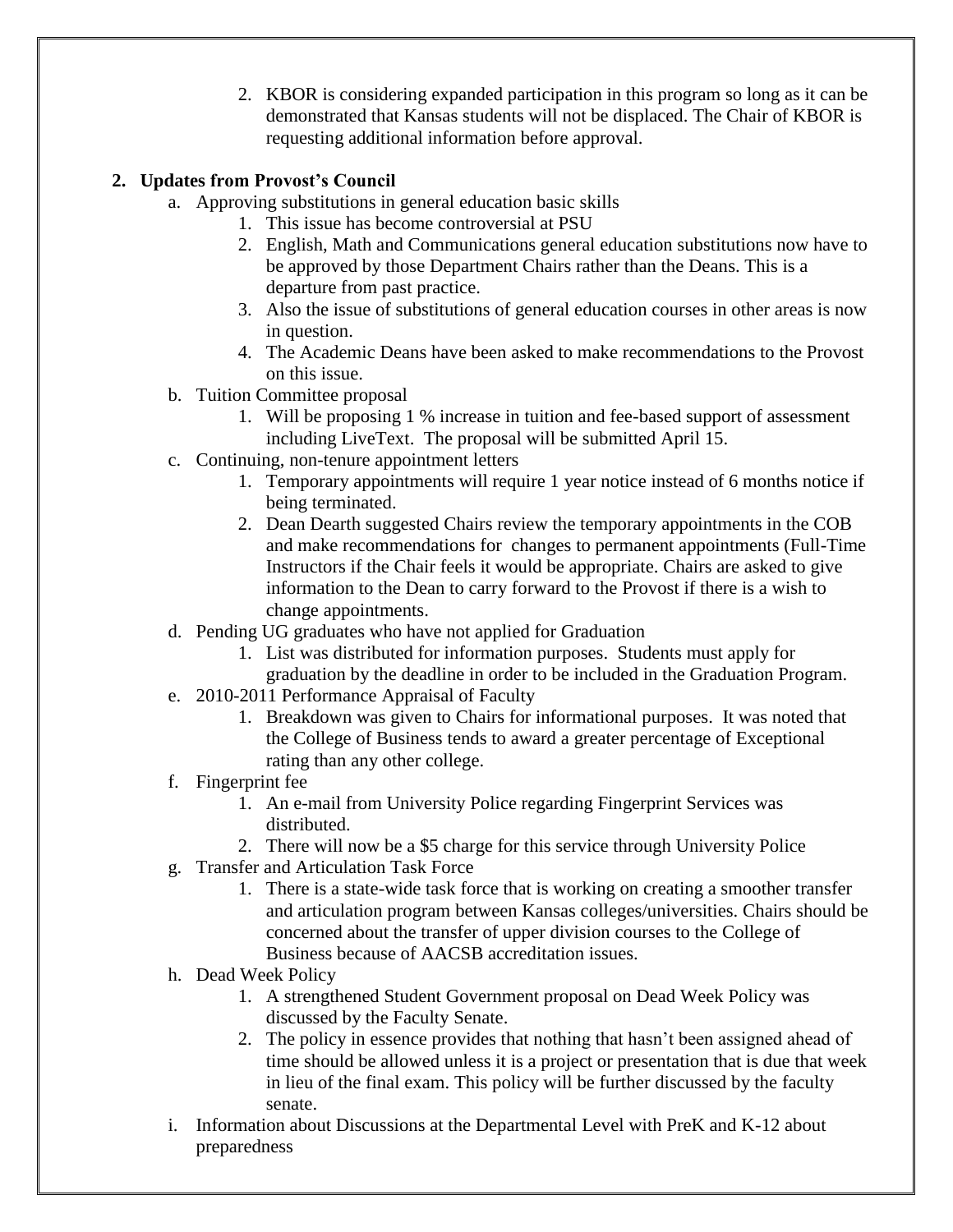- 1. KBOR has asked universities to prepare this type of report.
- 2. This will involve more participation at the departmental level.
- j. Overload Policy
	- 1. The proposed new policy didn't pass and is still being reviewed. Students can still enroll in up to 21 hours without permission. The Dean can approve an overload for anything over 21.

## **3. Departmental Issues**

- a. ECON Dr. Cortes
	- 1. Are still looking for students who want to participate in the International Experience trip to Taiwan this summer
- b. MGMKT Dr. Harris
	- 1. There are some glitches on GUS regarding the MGMKT 310 prerequisites. These have been repaired.
- c. ACIS Ms. Casey
	- 1. Nothing to report

# **4. Discussion items**

- a. Interdisciplinary/multidisciplinary course and program inventory
	- 1. Chairs will be given a chart asking for interdisciplinary/multidisciplinary course and program inventory information as was discussed in the Deans, Chairs and Directors meeting. It is hoped that a definition will be supplied for the courses of interest.
- b. Faculty Awards
	- 1. The Dean asked Chairs to make sure awardees are present at the banquet.
- c. Graduate Students Departmental awards nominations due April  $13<sup>th</sup>$  to Continuing and Graduate Studies
	- 1. Dean Dearth will be attending the banquet and presenting awards for the COB. Chairs were urged to nominate students for these awards.
- d. Report on Junior Jungle Day
	- 1. Dean Dearth reported that there was good attendance on April 2 at Junior Jungle Day
	- 2. List of those students wishing to be contacted was distributed to Chairs.
	- 3. A complete list of students attending will be distributed from Admissions
- e. GTA Budget Budget for GTA's was discussed.
- f. President/Provost Faculty on Friday All COB faculty are expected to attend unless excused by the Dean.
- g. Business Instructional Equipment Fee account
	- 1. Need recommendations on expenditures to use up this funding by the end of the fiscal year.
		- 1. 207 panel projector needs to be upgraded (?)
		- 2. Computer will be purchased for use by Student Organizations only in the lab
		- 3. New computer for the lab assistant in the Kelce Computer Lab has been ordered
- h. Hallway wood trim canceled
	- 1. Work order was originally submitted in October order was canceled by Dean Dearth
- i. Business College View Book